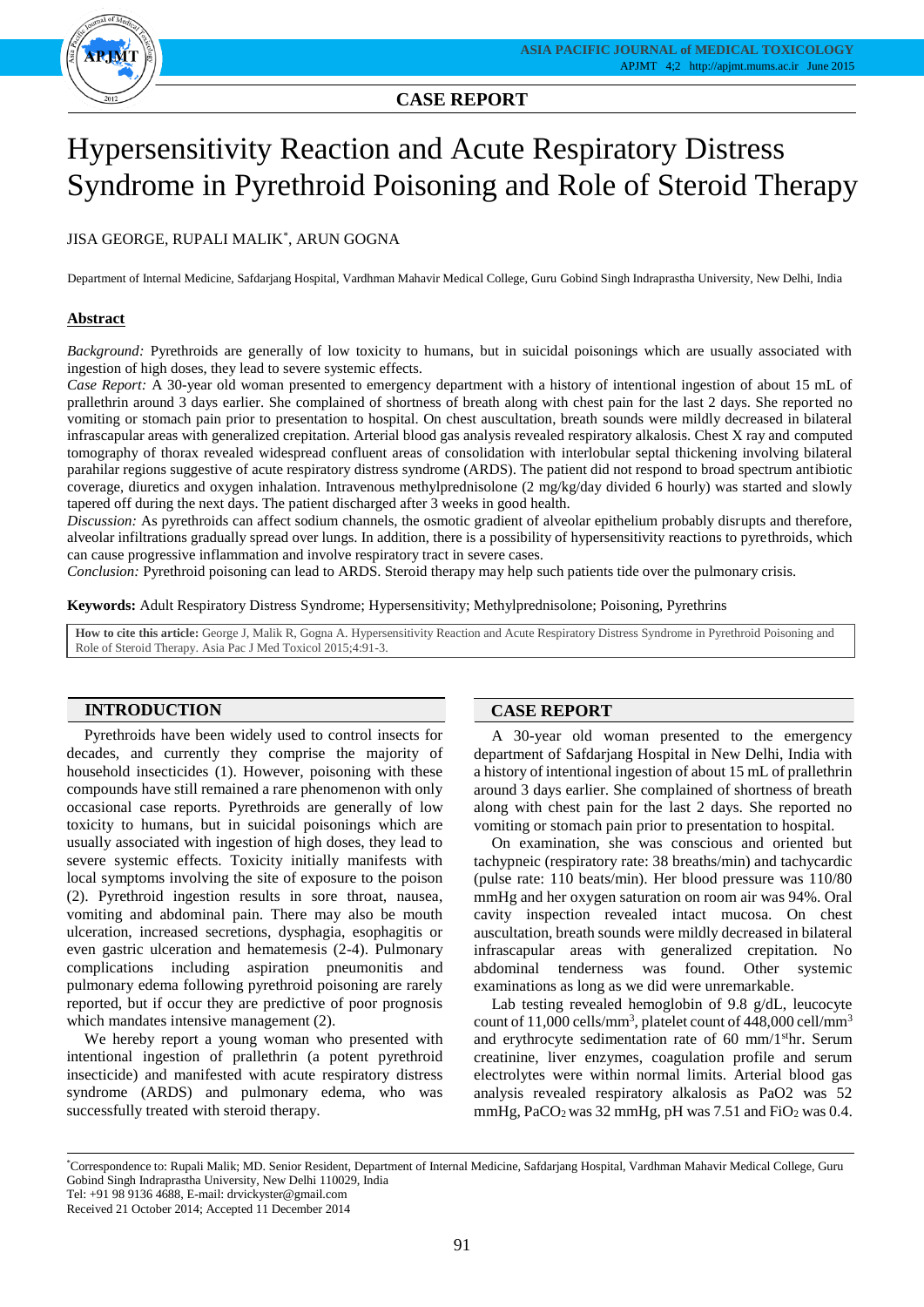**Steroid Therapy for Pyrethroid-Induced Pulmonary Edema** J. George et al.

Initial PaO2/FiO<sup>2</sup> ratio was 130. Electrocardiogram showed sinus tachycardia.

There was progressive clinical deterioration of clinical status of the patient with hypoxemia and drop in oxygen saturation as was evident from the analysis of arterial blood gas. Chest X ray and computed tomography of thorax revealed widespread confluent areas of consolidation with interlobular septal thickening involving bilateral parahilar regions suggestive of ARDS (Figure 1A and B). Twodimensional (2D) echocardiography revealed an ejection fraction of 54% with dilated right atrium and right ventricle with mild tricuspid regurgitation. Anti-neutrophil cytoplasmic antibodies (both cytoplasmic and perinuclear patterns) and anti-nuclear antibody, done to rule out any preexisting lung pathology following systemic vasculitis, were negative.

The patient was treated symptomatically with broad spectrum antibiotic coverage, diuretics and oxygen inhalation. However, she did not show any improvement, and in view of suspected underlying inflammatory reaction, intravenous methylprednisolone (2 mg/kg/day divided 6 hourly) was started and continued for the 5 following days. As the patient responded favorably, methyl prednisolone was tapered off in next 7 days and changed to oral prednisolone (2 mg/kg/day once daily). The patient discharged after 3 weeks in good health. On the first follow-up, 1 month after discharge, the patient was greatly improved with normal PaO2 and oxygen saturation on room air. Her chest radiography was normal and 2D echocardiogram showed normal chambers and valves with ejection fraction of 64%. Oral steroids were further tapered to a lower dose (tapered by 5 mg every week) and stopped gradually in 2 months.

#### **DISCUSSION**

To the best of our knowledge, this is the first article that shows the effective role of steroid therapy in systemic pyrethroid poisoning. Prallethrin  $(C_{19}H_{24}O_3)$  is a structural derivative of naturally occurring pyrethrins derived from the flower *Chrysanthemum cinerariifolium* (2,5). It is marketed as a mosquito repellent by Godrej as "Good Knight Silver Power" and SC Johnson as "All Out" in India (5). It is also used for killing wasps and hornets, including their nests. Its mechanism of action involves sodium and chloride channels. Pyrethroids can delay the closure of voltagesensitive sodium channels that consequently reduces the action potential threshold and causes repetitive firing, which may be the mechanism of paresthesia in humans (2,5). At relatively high concentrations, pyrethroids can also act on GABA-gated chloride channels, which may be responsible for the seizures (2,5).

Incidence of acute human poisonings from exposure to pyrethroids is difficult to determine, as it being an uncommon phenomenon due to its low inherent toxicity in mammals with very limited literature on its mortality (2,6). In most reported cases, type II pyrethroids (fenvalerate, deltamethrin or cypermethrin) were responsible for poisoning and systemic features occurred 4 to 48 hours after spraying (2,4). The majority of pyrethroid poisoning events occur secondary to inappropriate occupational handling such as use of highly concentrated solutions, prolonged exposure to the poison, spraying against the window, dermal contact when spraying with unprotected hands or mouth.

Signs and symptoms of pyrethroid poisoning are very similar to those of organophosphate poisoning; and therefore,



**Figure 1.** Pulmonary imaging (A: Chest X ray, B: Computed Tomography Scan) of the patient with pyrethroid poisoning